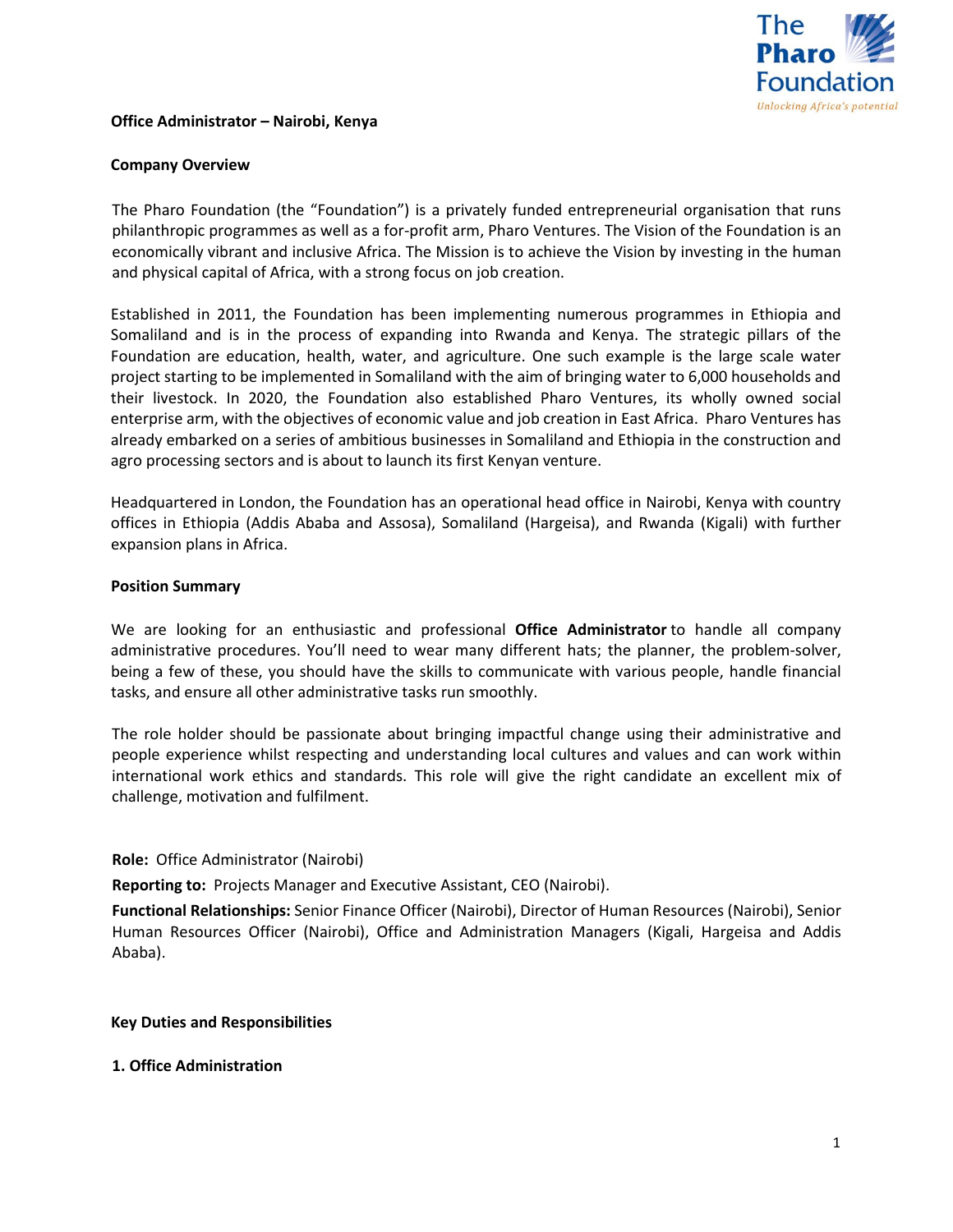

- $\circ$  Provides high quality administrative support to the Nairobi team, compiling information and drafting high quality documents as per the Nairobi team's requests ensuring the smooth running of the office.
- $\circ$  Takes the lead in the process of organising information databases and ensures secured storage in one place, both electronically and physically.
- $\circ$  Provide quality customer service by managing email, phone and in person enquiries and booking appointments for the Nairobi team.
- o Schedules and coordinates business meetings and appointments for senior colleagues in the Nairobi office.
- $\circ$  Ensures all local office financial policies (i.e per diems, petty cash management, etc) are up to date and available for employees.
- $\circ$  Oversees and ensures proper maintenance and functioning of office equipment and furniture.
- o Ensures cleanliness and neatness of the office premises.
- o Procure business cards for staff.

# **2. General Supplies/Procurement**

- o Responsible for maintaining an accurate inventory of office supplies to include stationery and consumables
- $\circ$  Researching and providing recommendations on a wide range of vendors including running procurement processes as appropriate.
- o Prepare service level agreements and ensure services are delivered as per the agreement expectations.
- $\circ$  Keep track of all service level agreements and alert due payments to the Finance Team.
- o Coordinates and undertakes purchasing of office supplies, and acts as incurring and certifying officer for purchases.
- $\circ$  Review all invoices and assist with the preparation of the relevant payments in a timely manner.
- $\circ$  Maintains contracts and manages relationships with the vendors, service providers and other external stakeholders.

# **3. Travel Coordination**

- $\circ$  Coordinate and book air travel for the Nairobi team and visitors in our Nairobi office. This includes: Preparation of travel requests, Hotel reservations, Visa applications, Flight reservations, Requests for daily subsistence allowance, Airport transfers, and Coordinate local ground transport for all travellers and visitors.
- $\circ$  Communicate with Directors and team membersabout the full details of travel plans booked.
- $\circ$  Serve as the first point of contact for Nairobi team members who have questions or issues with any travel bookings.

# **Qualification Requirements**

- o Bachelors' degree (preferably in Business Administration, Human Resources or Social Sciences).
- o Prior experience in working with multinational organisations or subsidiaries is a distinct advantage.
- $\circ$  Proven experience as an office manager, administrator or assistant, or relevant role for at least 3 years.